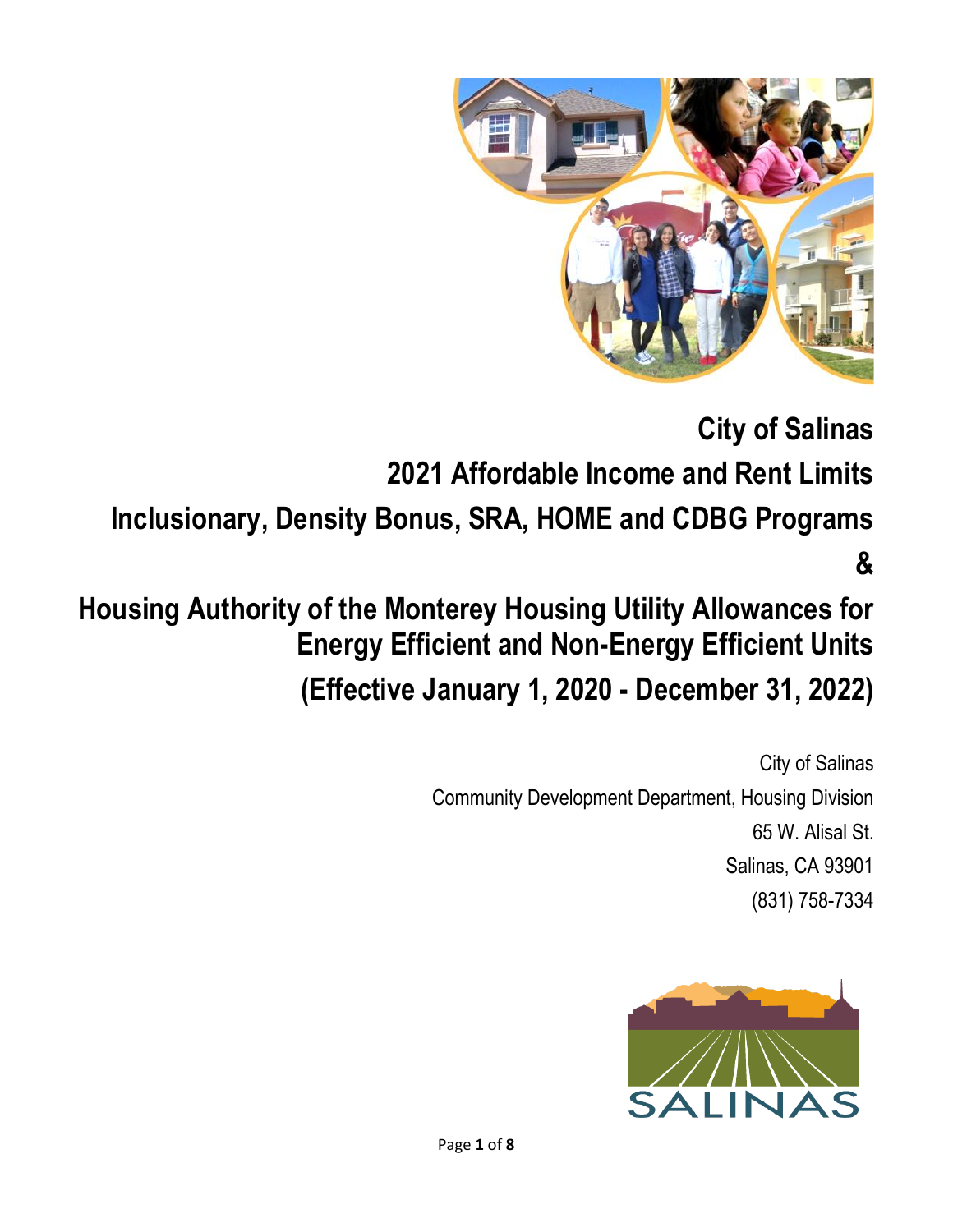### **2021 Inclusionary Income and Rent Limits 2021 State Income Limits Effective December 31, 2021 2021 State Area Median Income (AMI) Monterey County = \$81,600**

The U.S. Department of Housing & Urban Development defines "very low income" as less than or equal to 50% of area median. "Low income" is defined as less than or equal to 80% of area median. "Moderate" is 120% of median. In all cases, income figures are adjusted by household size. **The below table should only be used to income qualify prospective tenants***.* 

|                    | 1 Person | 2 Person | <b>3 Person</b> | <b>4 Person</b> | 5 Person | <b>6 Person</b> | <b>7 Person</b> | 8 Person |
|--------------------|----------|----------|-----------------|-----------------|----------|-----------------|-----------------|----------|
| Very Low $(50\%)$  | 35,600   | 40,700   | 45,800          | 50,850          | 54,950   | 59,000          | 63,100          | 67,150   |
| Low (60 %)         | 46,275   | 52,900   | 59,525          | 66,100          | 71,425   | 76,700          | 82,000          | 87,275   |
| Low (80%)          | 56,950   | 65,100   | 73,250          | 81,350          | 87,900   | 94,400          | 100,900         | 107,400  |
| Median $(100\%)$   | 57,100   | 65,300   | 73,450          | 81,600          | 88,150   | 94,650          | 101,200         | 107,700  |
| Moderate $(120\%)$ | 68,550   | 78,300   | 88,100          | 97,900          | 105,750  | 113,550         | 121,400         | 129,250  |

**2021 Inclusionary/Density Bonus Income Limits**

# **City of Salinas Inclusionary Housing and Density Bonus Program** (using current ordinance)

- The median income category in the table above is used to calculate all of the below max rent limits.
- If tenant pays utilities, then the maximum rent shall be reduced by the Housing Authority of the County of Monterey most recently calculated utility allowances.
- Rents on affordable units for very low-income households are calculated at 30% of 50% of the median income adjusted for household size.
- Rents on affordable units for low-income households are calculated at 30% of 60% of the median income adjusted for household size, with some exceptions per the recorded regulatory agreement.
- Rents on affordable units for Moderate income households are calculated at 30% of 110% of the median income adjusted for household size.

# **2021 Inclusionary Maximum Monthly Rent Limits**

**Note:** If tenant pays utilities, then the maximum rent shall be reduced by the Housing Authority of the County of Monterey most recently calculated utility allowances.

|                    | <b>Studio</b> | 1 Br     | <u>2 Br</u> | <u> 3 Br</u>    | 4 Br     | <u>5 Br</u>     | <u>6 Br</u>     | <u>7 Br</u> |
|--------------------|---------------|----------|-------------|-----------------|----------|-----------------|-----------------|-------------|
|                    | 1 Person      | 2 Person | 3 Person    | <b>4 Person</b> | 5 Person | <b>6 Person</b> | <b>7 Person</b> | 8 Person    |
| Very Low (50% AMI) | 714           | 816      | 918         | .020            | 1,102    | 1,183           | l.265           | 1,346       |
| Low $(60 \% AMI)$  | 857           | 980      | 1,102       | 1,224           | 1,322    | 1,420           | 1,518           | 1,616       |
| Moderate $(110\%)$ | 1,570         | 1,796    | 2,020       | 2,244           | 2,424    | 2,603           | 2,783           | 2,962       |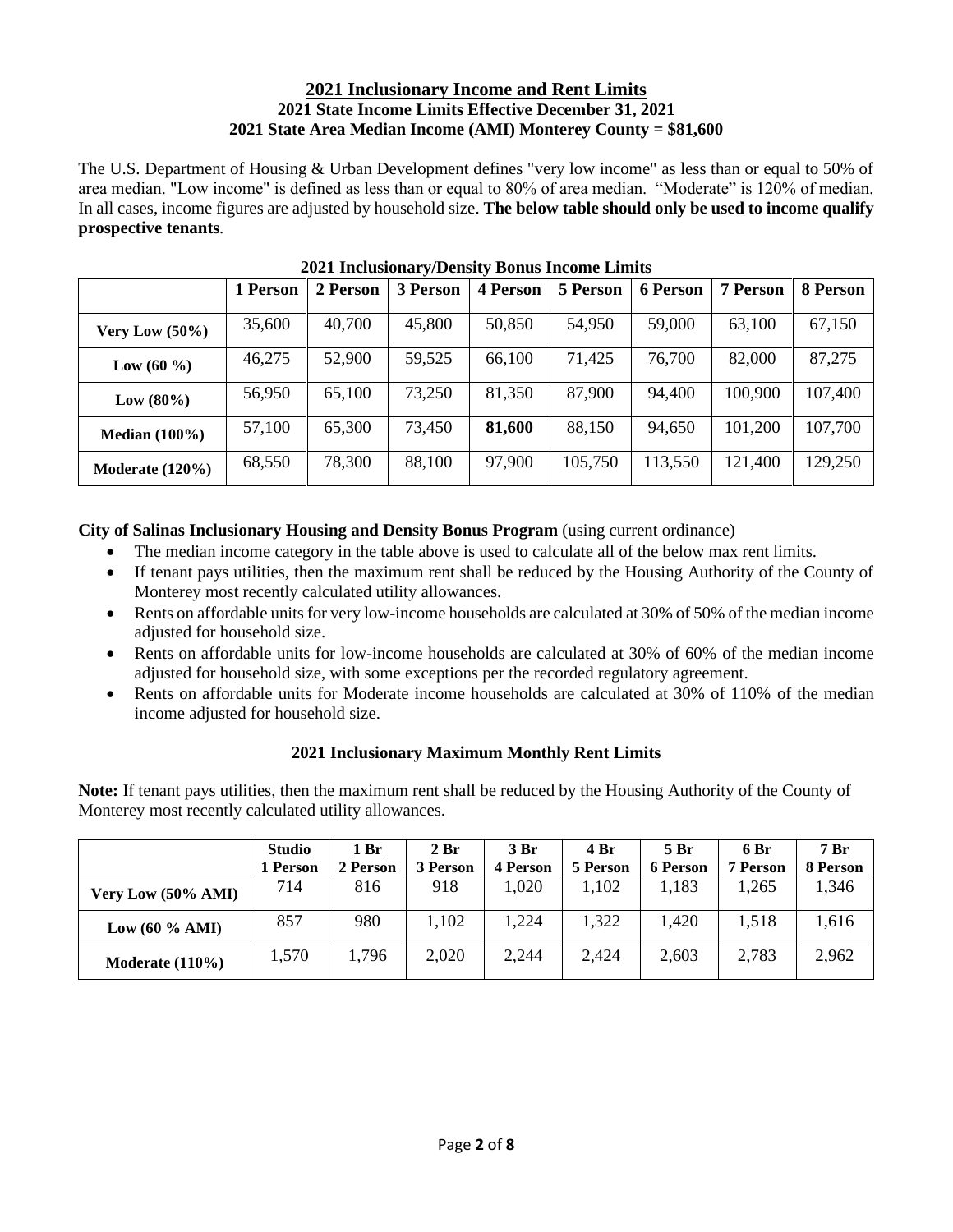#### **2021 SRA Income and Rent Limits 2021 State Income Limits - Effective December 31, 2021 2021 State Area Median Income (AMI) Monterey County = \$81,600**

|                            | 1 Person | 2 Person | 3 Person | <b>4 Person</b> | 5 Person | 6 Person | 7 Person | 8 Person |  |
|----------------------------|----------|----------|----------|-----------------|----------|----------|----------|----------|--|
| <b>Extremely Low (30%)</b> | 21,350   | 24,400   | 27,450   | 30,500          | 32,950   | 35,580   | 40,120   | 44,660   |  |
| Very Low $(40\%)$          | 28,475   | 32,550   | 36,625   | 40,675          | 43,950   | 47,290   | 51,610   | 55,905   |  |
| Very Low $(50\%)$          | 35,600   | 40,700   | 45,800   | 50,850          | 54,950   | 59,000   | 63,100   | 67,150   |  |
| Low $(80\%)$               | 56,950   | 65,100   | 73,250   | 81,350          | 87,900   | 94,400   | 100,900  | 107,400  |  |
| $Low (90\%)$               | 57,025   | 65,200   | 73,350   | 81,475          | 88,025   | 94,525   | 101,050  | 107,550  |  |
| Median $(100\%)$           | 57,100   | 65,300   | 73,450   | 81,600          | 88,150   | 94,650   | 101,200  | 107,700  |  |
| Moderate $(120\%)$         | 68,550   | 78,300   | 88,100   | 97,900          | 105,750  | 113,550  | 121,400  | 129,250  |  |

**SRA Income Limits**

#### **City of Salinas SRA Program**

- The median income category in the table above is used to calculate all of the below max rent limits.
- If tenant pays utilities, then the maximum max rent shall be reduced by the Housing Authority of the County of Monterey most recently calculated utility allowances.
- Rents on affordable units for extremely low-income households are calculated at 30% of 30% of the median income adjusted for household size.
- Rents on affordable units for very low-income households (40%) are calculated at 30% of 40% of the median income adjusted for household size.
- Rents on affordable units for very low-income households (50%) are calculated at 30% of 50% of the median income adjusted for household size.
- Rents on affordable units for low income households are calculated at 30% of 60% of the median income adjusted for household size, with some exceptions per the recorded regulatory agreement.
- Rents on affordable units for median income households (90%) are calculated at 30% of 90% of the median income adjusted for household size.
- Rents on affordable units for moderate income households are calculated at 30% of 110% of the median income adjusted for household size.

#### **2021 SRA Maximum Monthly Rent Levels**

**Note:** If tenant pays utilities, then the maximum rent shall be reduced by the Housing Authority of the County of Monterey most recently calculated utility allowances.

|                                | <b>Studio</b><br>1 Person | 1Br<br>2 Person | 2 Br<br>3 Person | 3Br<br>4 Person | <u>4 Br</u><br>5 Person | 5Br<br>6 Person | 6Br<br><b>7 Person</b> | 7Br<br>8 Person |
|--------------------------------|---------------------------|-----------------|------------------|-----------------|-------------------------|-----------------|------------------------|-----------------|
| <b>Extremely Low (30% AMI)</b> | 428                       | 490             | 551              | 612             | 661                     | 710             | 759                    | 808             |
| Very Low (40% AMI)             | 571                       | 653             | 735              | 816             | 882                     | 947             | 1,012                  | 1,077           |
| Very Low (50% AMI)             | 714                       | 490             | 551              | 612             | 661                     | 710             | 759                    | 808             |
| Low $(60\% \text{ AMI})$       | 857                       | 980             | 1,102            | 1,224           | 1,322                   | 1,420           | 1,518                  | 1,616           |
| Median (90% AMI)               | 1,285                     | 1,469           | 1,653            | 1,836           | 1,983                   | 2,130           | 2,277                  | 2,423           |
| Moderate (110% AMI)            | 1,570                     | 1,796           | 2,020            | 2,244           | 2,424                   | 2,603           | 2,783                  | 2,962           |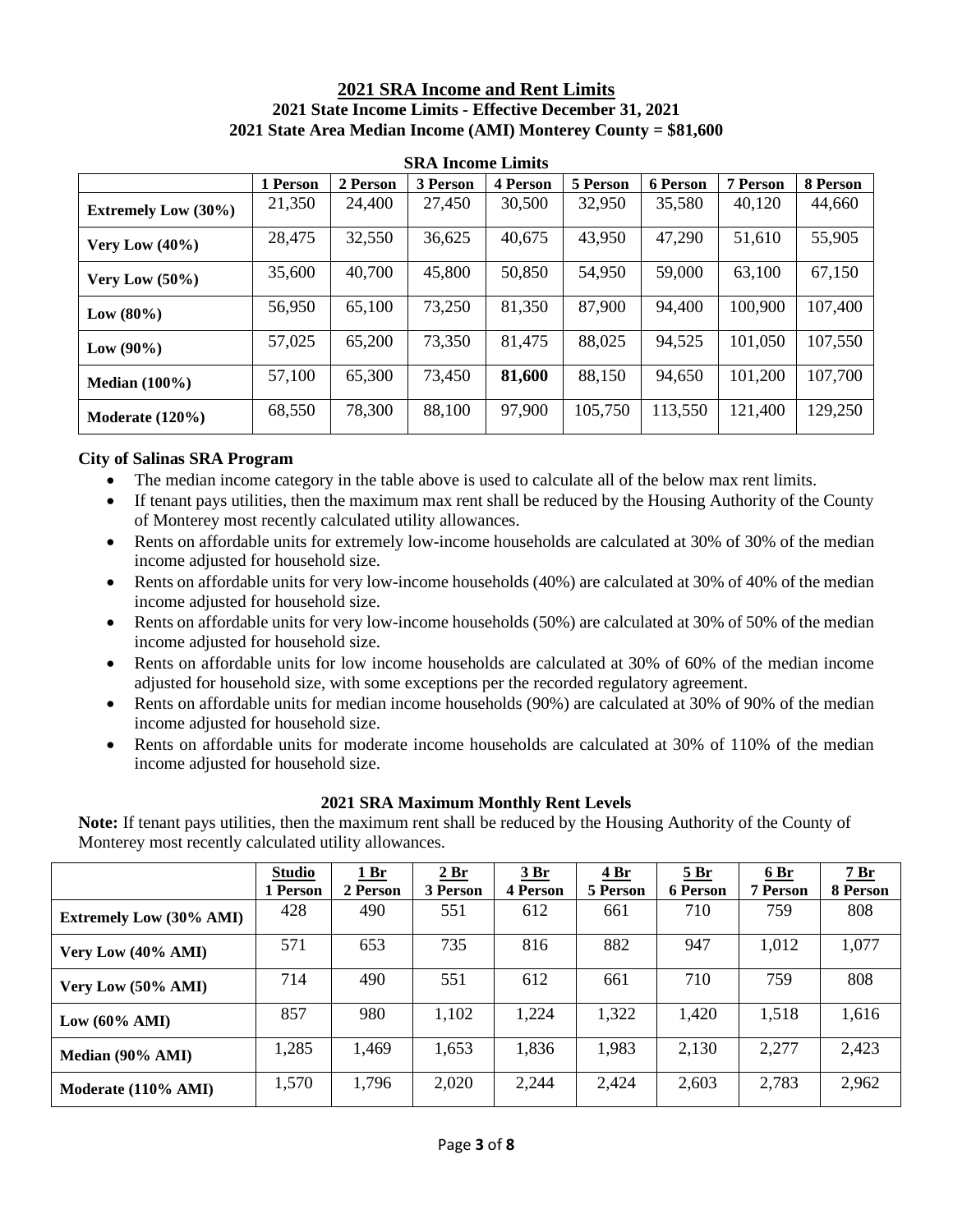|                                | <b>Person</b> | <b>Person</b> | Person | <b>Person</b> | <b>Person</b> | <b>Person</b> | <b>Person</b> | <b>Person</b> |
|--------------------------------|---------------|---------------|--------|---------------|---------------|---------------|---------------|---------------|
| <b>Extremely Low (30% AMI)</b> | 21,350        | 24,400        | 27,450 | 30,500        | 32,950        | 35,400        | 37,850        | 40,300        |
| Very Low (50% AMI)             | 35,600        | 40,700        | 45,800 | 50,850        | 54,950        | 59,000        | 63,100        | 67,150        |
| Low $(60\% \text{ AMI})$       | 42,720        | 48,840        | 54,960 | 61,020        | 65,940        | 70,800        | 75,720        | 80,580        |
| Low $(80\% \text{ AMI})$       | 56,950        | 65,100        | 73,250 | 81,350        | 87,900        | 94,400        | 100,900       | 107,400       |

### **2021 HOME Income and Rent Limits 2021 HUD Income Limits and Affordable Rents Effective June 1, 2021, Salinas, MSA**

### **2021 HOME Maximum Monthly Rent Levels**

**Note:** If tenant pays utilities, then the maximum rent shall be reduced by the Housing Authority of the County of Monterey most recently calculated utility allowances.

|                                              | <b>Studio</b><br>l <b>Person</b> | <u> 1 Br</u><br>2 Person | <u> 2 Br</u><br>3 Person | <u>3 Br</u><br>4 Person | <u>4 Br</u><br>5 Person | <u>5 Br</u><br>6 Person | 6Br<br><b>7 Person</b> |
|----------------------------------------------|----------------------------------|--------------------------|--------------------------|-------------------------|-------------------------|-------------------------|------------------------|
| <b>Low HOME Rent</b><br>$(50\%$ Rent Limit)  | 890                              | 953                      | 1,145                    | 1.322                   | 1,475                   | 1,628                   | 1,779                  |
| <b>High HOME Rent</b><br>$(65\%$ Rent Limit) | 1,136                            | .,219                    | 1,464                    | 1,684                   | 1,859                   | 2,032                   | 2,206                  |

### **2021 CDBG Income and Rent Limits**

#### **2021 HUD Income Limits and Affordable Rents Effective June 1, 2021, Salinas, MSA**

|                                | <b>Person</b> | <b>Person</b> | <b>Person</b> | <b>Person</b> | <b>Person</b> | <b>Person</b> | <b>Person</b> | <b>Person</b> |
|--------------------------------|---------------|---------------|---------------|---------------|---------------|---------------|---------------|---------------|
| <b>Extremely Low (30% AMI)</b> | 20,350        | 23,250        | 26,150        | 29,050        | 31,400        | 33,700        | 36,050        | 38,350        |
| Very Low (50% AMI)             | 33,950        | 38,800        | 43,650        | 48,450        | 52,350        | 56,250        | 60,100        | 64,000        |
| Low $(80\% \text{ AMI})$       | 54,250        | 62,000        | 69,750        | 77,500        | 83,700        | 89,900        | 96,100        | 102,300       |

#### **City of Salinas CDBG Program**

- Rents on affordable units for extremely low-income households are calculated at 30% of 30% of the median income adjusted for household size.
- Rents on affordable units for very low-income households are calculated at 30% of 50% of the median income adjusted for household size.
- Rents on affordable units for low-income households are calculated at 30% of 60% of the median income adjusted for household size.

#### **2021 CDBG Maximum Monthly Rent Levels**

**Note:** If tenant pays utilities, then the maximum rent shall be reduced by the Housing Authority of the County of Monterey most recently calculated utility allowances.

|                                | <b>Studio</b> | <u> 1 Br</u> | <u>2 Br</u> | <u> 3 Br</u>    | <u>4 Br</u> | <u>5 Br</u>     | 6Br             | <u> 7 Br</u> |
|--------------------------------|---------------|--------------|-------------|-----------------|-------------|-----------------|-----------------|--------------|
|                                | 1 Person      | 2 Person     | 3 Person    | <b>4 Person</b> | 5 Person    | <b>6 Person</b> | <b>7 Person</b> | 8 Person     |
| <b>Extremely Low (30% AMI)</b> | 509           | 581          | 654         | 726             | 785         | 843             | 901             | 959          |
| Very Low (50% AMI)             | 849           | 970          | 1,091       | 1,211           | .309        | 1,406           | 1,503           | 1,600        |
| Low $(60\% \text{ AMI})$       | 1,019         | 1,164        | 1,310       | 1,454           | 1,571       | 1,688           | 1,803           | 1,920        |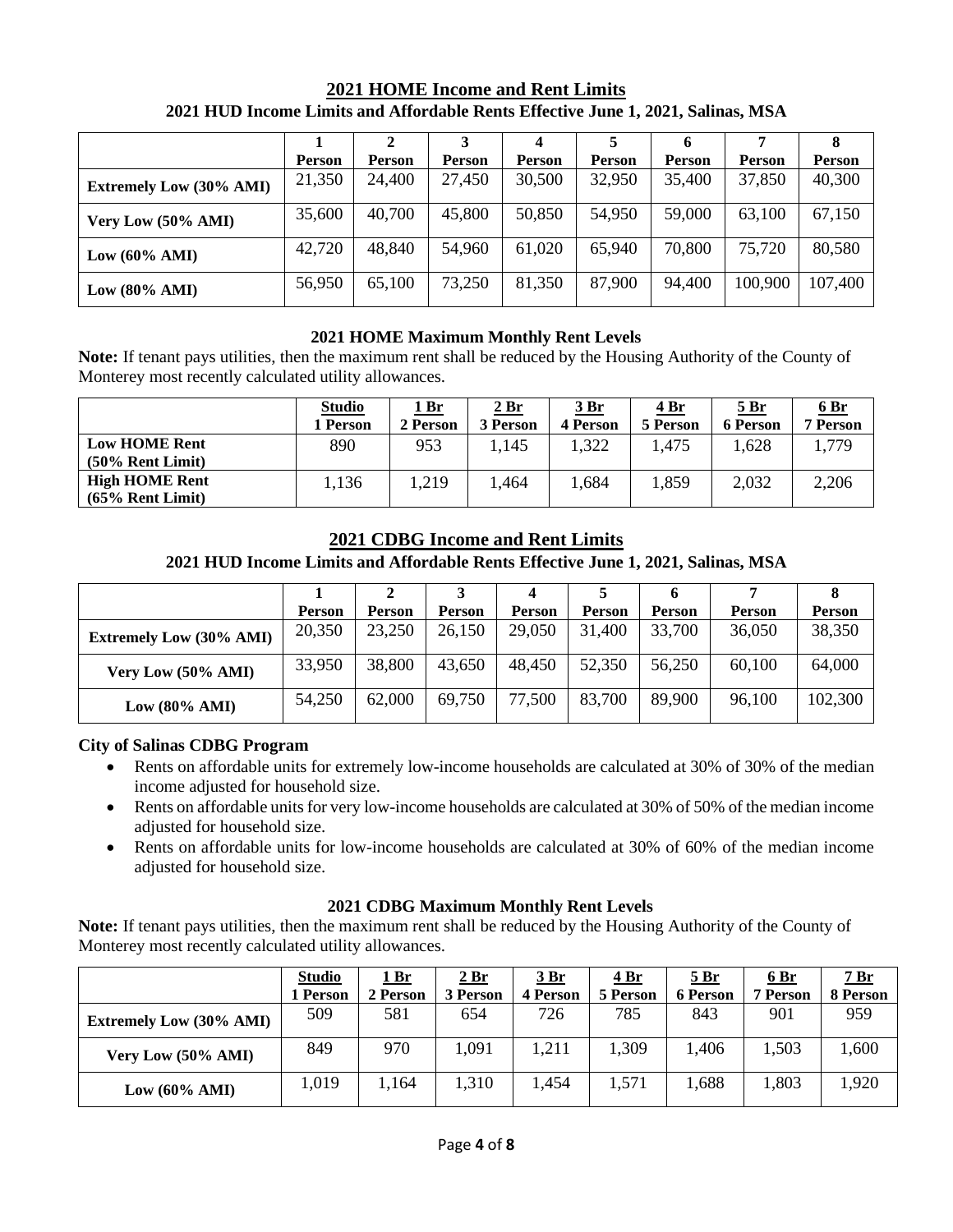### **Apartments and Townhouses**

# HOUSING AUTHORITY OF THE COUNTY OF MONTEREY FOR ALL AREAS OF MONTEREY COUNTY

# Housing Choice Voucher Program, Allowances for Tenant-Purchased Utilities & Other Services

# APARTMENT and TOWNHOUSES

# Effective January 1, 2021 thru December 31, 2022

|                         | <b>OWINY OF OCLYTUG</b> |      |      |      |      |      |      |
|-------------------------|-------------------------|------|------|------|------|------|------|
|                         |                         | 0 BR | 1 BR | 2 BR | 3 BR | 4 BR | 5 BR |
| Heating                 | a. Natural Gas          | 18   | 21   | 25   | 30   | 35   | 39   |
|                         | b. Bottle Gas           | 33   | 38   | 43   | 48   | 53   | 58   |
|                         | c. Electric             | 17   | 22   | 31   | 38   | 44   | 51   |
|                         | d. Electric Pump        | 15   | 19   | 25   | 28   | 31   | 34   |
| Cooking                 | a. Natural Gas          | 3    | 4    | 5    | 7    | 9    | 10   |
|                         | b. Bottle Gas           | 6    | 7    | 10   | 13   | 16   | 20   |
|                         | c. Electric             | 7    | 8    | 12   | 16   | 22   | 27   |
| <b>Other Electric</b>   |                         | 25   | 29   | 41   | 53   | 65   | 79   |
| <b>Water Heating</b>    | a. Natural Gas          | 7    | 8    | 12   | 16   | 21   | 26   |
|                         | b. Bottle Gas           | 13   | 15   | 22   | 29   | 36   | 43   |
|                         | c. Electric             | 16   | 20   | 26   | 35   | 41   | 48   |
| Water                   |                         | 59   | 62   | 87   | 129  | 170  | 212  |
| Sewer                   |                         | 35   | 35   | 35   | 35   | 35   | 35   |
| <b>Trash Collection</b> |                         | 24   | 24   | 24   | 24   | 24   | 24   |
| Range                   |                         | 5    | 5    | 5    | 5    | 5    | 5    |
| Refrigerator            |                         | 19   | 19   | 19   | 19   | 19   | 19   |
| Microwave               |                         | 5    | 5    | 5    | 5    | 5    | 5    |

Utility or Service

(Microwave allowance is applicable only if there is not a range)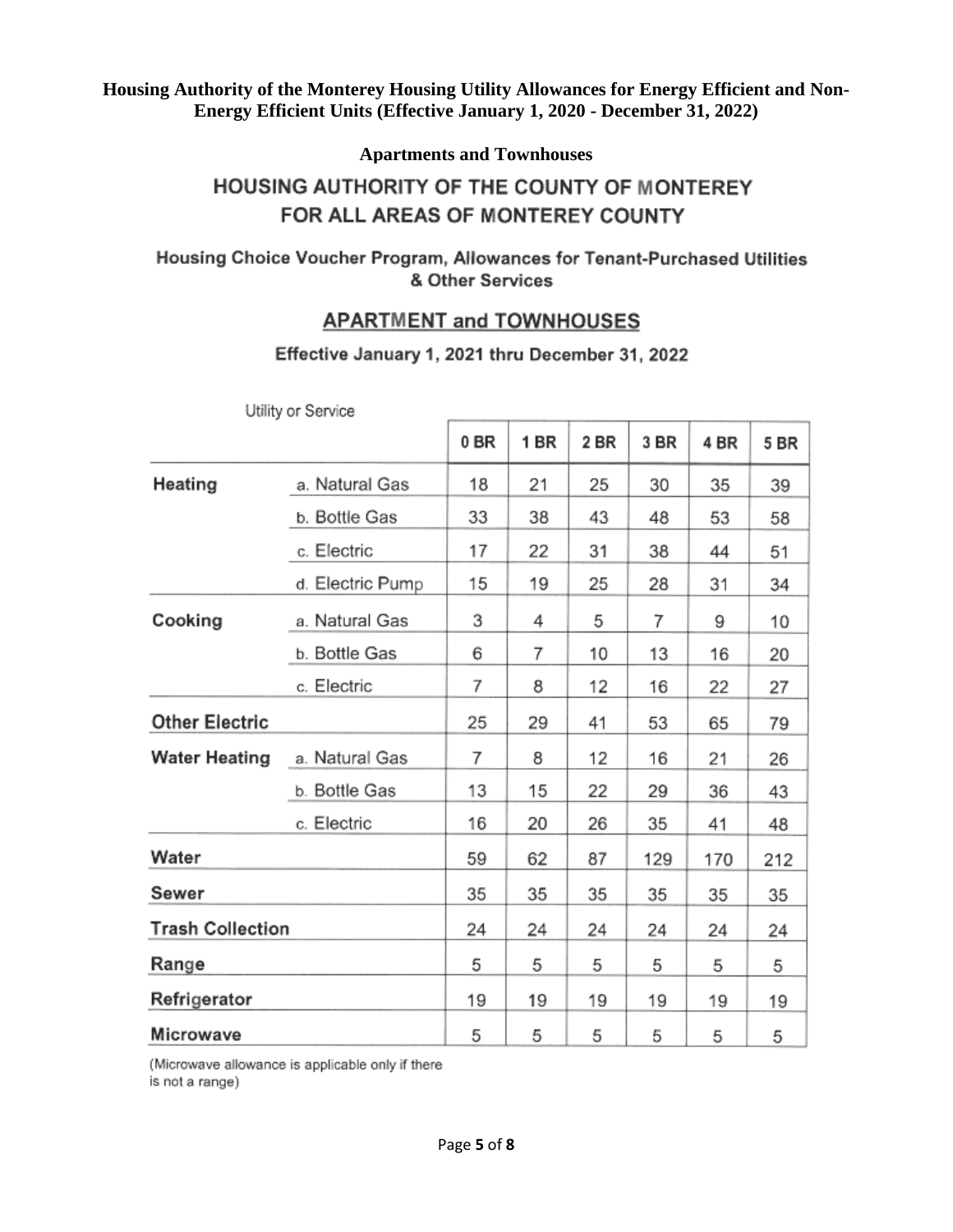**Detached House**

# HOUSING AUTHORITY OF THE COUNTY OF MONTEREY FOR ALL AREAS OF MONTEREY COUNTY

Housing Choice Voucher Program, Allowances for Tenant-Purchased Utilities & Other Services

# **DETACHED HOUSE**

|                         | Utility or Service |      |      |      | Monthly Dollar Allowances |      |      |
|-------------------------|--------------------|------|------|------|---------------------------|------|------|
|                         |                    | 0 BR | 1 BR | 2 BR | 3 BR                      | 4 BR | 5 BR |
| Heating                 | a. Natural Gas     | 26   | 32   | 40   | 46                        | 52   | 58   |
|                         | b. Bottle Gas      | 47   | 55   | 62   | 69                        | 76   | 83   |
|                         | c. Electric        | 43   | 51   | 59   | 67                        | 76   | 87   |
|                         | d. Electric Pump   | 25   | 30   | 35   | 40                        | 45   | 50   |
| Cooking                 | a. Natural Gas     | 3    | 4    | 5    | 7                         | 9    | 10   |
|                         | b. Bottle Gas      | 6    | 7    | 10   | 13                        | 16   | 20   |
|                         | c. Electric        | 7    | 8    | 13   | 18                        | 23   | 27   |
| <b>Other Electric</b>   |                    | 36   | 43   | 61   | 81                        | 102  | 123  |
| <b>Water Heating</b>    | a. Natural Gas     | 9    | 10   | 15   | 21                        | 27   | 32   |
|                         | b. Bottle Gas      | 16   | 19   | 28   | 36                        | 45   | 54   |
|                         | c. Electric        | 21   | 26   | 36   | 44                        | 52   | 63   |
| Water                   |                    | 59   | 62   | 87   | 129                       | 170  | 212  |
| Sewer                   |                    | 35   | 35   | 35   | 35                        | 35   | 35   |
| <b>Trash Collection</b> |                    | 24   | 24   | 24   | 24                        | 24   | 24   |
| Range                   |                    | 5    | 5    | 5    | 5                         | 5    | 5    |
| Refrigerator            |                    | 19   | 19   | 19   | 19                        | 19   | 19   |
| Microwave               |                    | 5    | 5    | 5    | 5                         | 5    | 5    |
| Wood                    |                    | 42   | 42   | 42   | 77                        | 77   | 77   |

#### Effective January 1, 2020 thru December 31, 2022

(Microwave allowance is applicable only if there is not a range)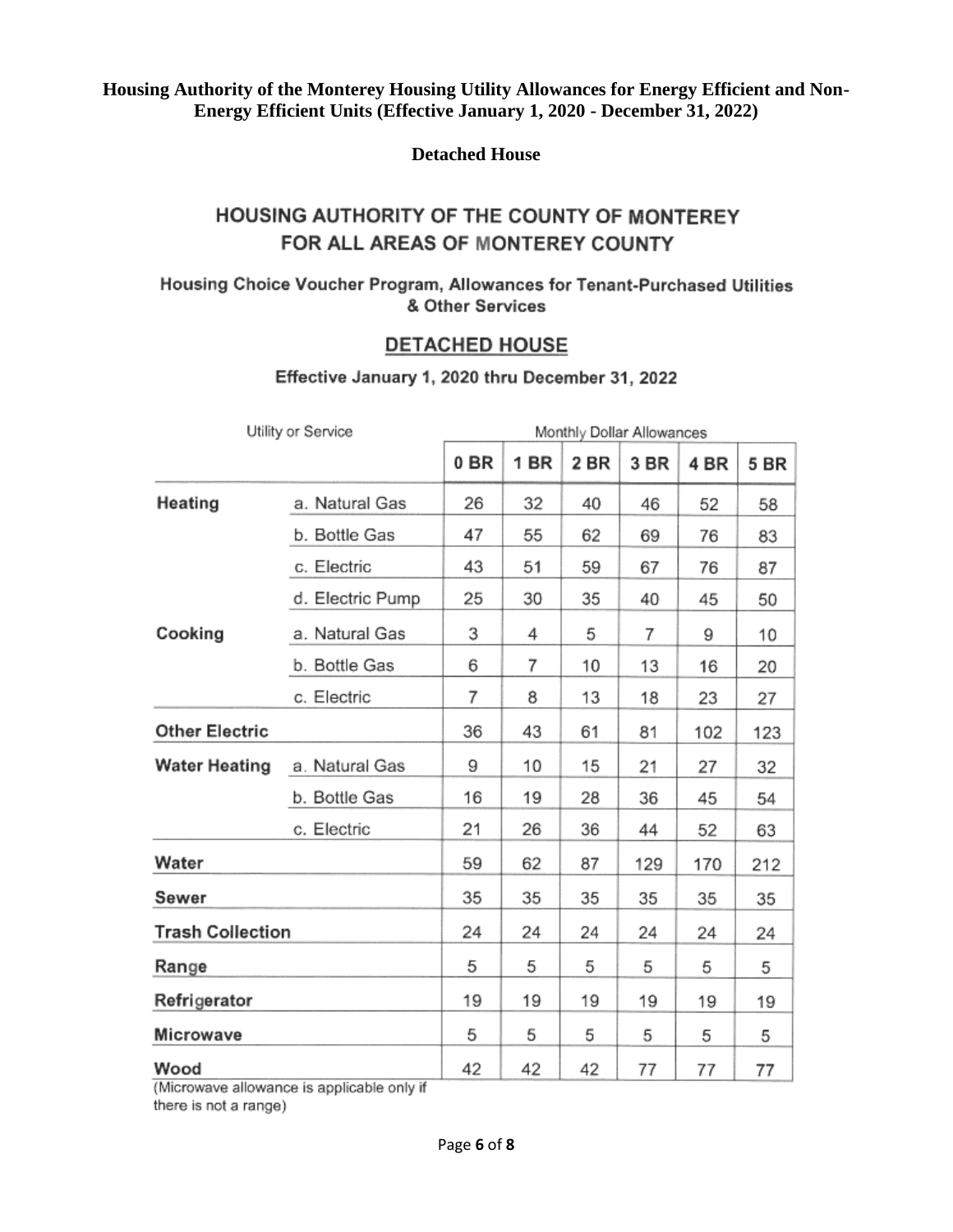**Apartment and Townhouse**

# HOUSING AUTHORITY OF THE COUNTY OF MONTEREY

# ENERGY EFFICIENT UTILITY ALLOWANCE

# **For Qualified**

# **APARTMENT and TOWNHOUSE**

# EFFECTIVE January 1, 2021 thru December 31, 2022

| <b>Utility or Service</b> |                 |        |      |      |      |      |      |
|---------------------------|-----------------|--------|------|------|------|------|------|
| Bedroom Size:             |                 | $0$ BR | 1 BR | 2 BR | 3 BR | 4 BR | 5 BR |
| Heating                   | a. Natural Gas  | 14     | 17   | 20   | 23   | 27   | 30   |
|                           | b. Bottle Gas   | 27     | 31   | 35   | 39   | 43   | 47   |
|                           | c. Electric     | 14     | 17   | 24   | 31   | 36   | 42   |
|                           | d.Electric Pump | 12     | 14   | 19   | 23   | 25   | 28   |
| Cooking                   | a. Natural Gas  | 3      | 3    | 4    | 6    | 7    | 8    |
|                           | b. Bottle Gas   | 5      | 6    | 8    | и    | 13   | 16   |
|                           | c. Electric     | 5      | 6    | 10   | 13   | 16   | 21   |
| Other Electric            |                 | 20     | 24   | 33   | 43   | 53   | 63   |
| Water Heating             | a. Natural Gas  | 6      | 7    | 10   | 13   | 16   | 20   |
|                           | b. Bottle Gas   | 11     | 13   | 18   | 24   | 30   | 35   |
|                           | c. Electric     | 13     | 15   | 20   | 27   | 34   | 39   |
| Water                     |                 | 59     | 62   | 87   | 129  | 170  | 212  |
| Sewer                     |                 | 35     | 35   | 35   | 35   | 35   | 35   |
| Trash Collection          |                 | 24     | 24   | 24   | 24   | 24   | 24   |
| Range                     |                 | 5      | 5    | 5    | 5    | 5    | 5    |
| Refrigerator              |                 | 19     | 19   | 19   | 19   | 19   | 19   |
| Microwave                 |                 | 5      | 5    | 5    | 5    | 5    | 5    |